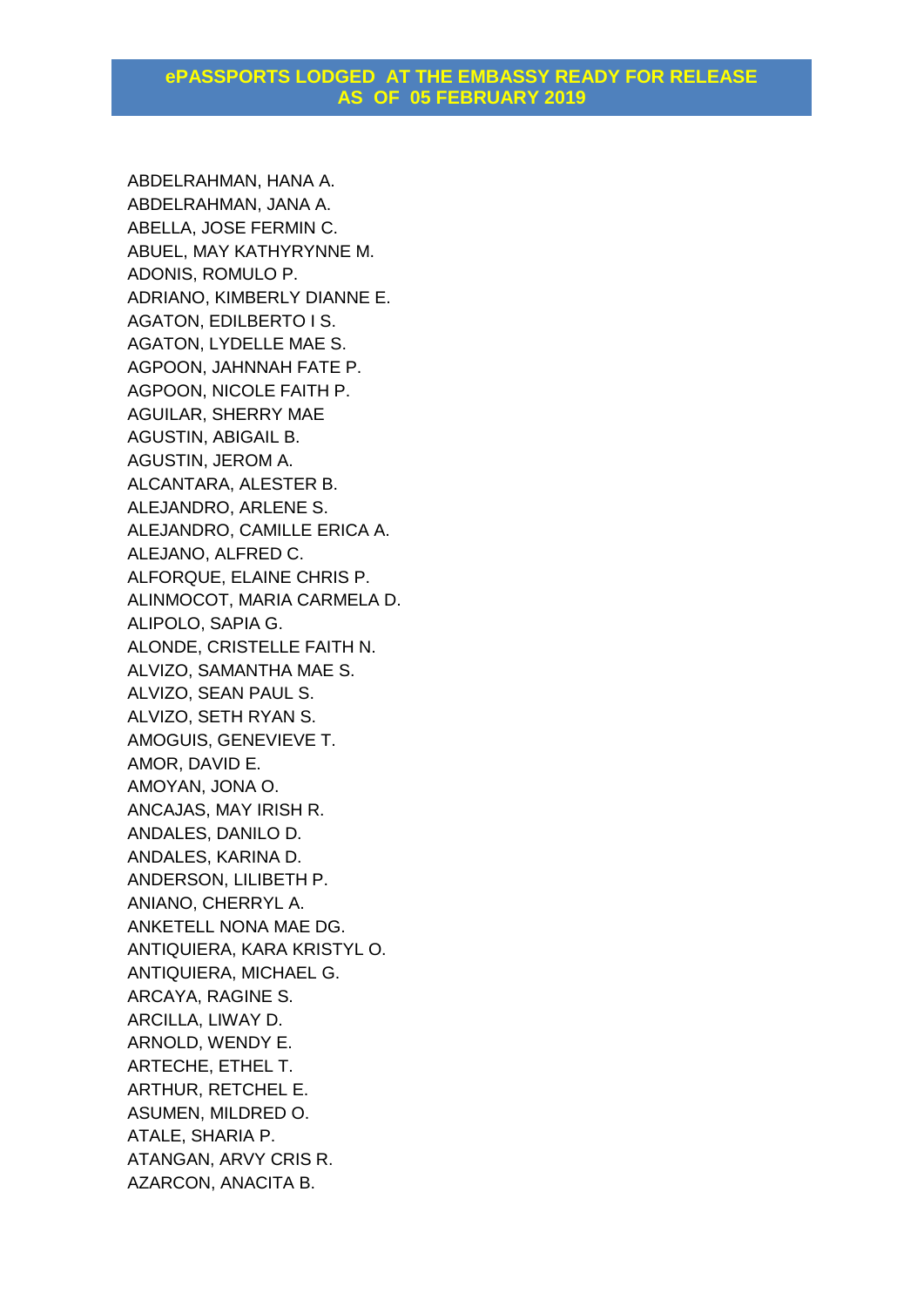AZARCON, JAIME R. BACLAY, KLEAH KAREN T. BADILLO, MARIEAN M. BAGANO, BERNARDO L. BAGLEY, MARY ANN E. BAGUINANG, REY MARK M. BAGUINON, GINA F. BALAG, FERDINAND P. BALAGOT, ALEXANDER LUIS J. BALANSAG, SIMPLICIA A. BALASE, GRACE B. BALBAGO, JEFFREY V. BALLESTEROS, KIMBERLY P. BAÑOSIA RHIANNE NIKOLE A. BANTAWIG, JOSE B. BANUAG, ARMANDO JR. L. BARBARA, DENNIS G. BARBARA, DENNIS T. BARCELA, CATALINA C. BARCELA, RAYMUNDO G. BARNHAM, JOCELYN M. BARRIENTOS, NEIZL CARLA M. BARTE, JEREMI PIERRE S. BARTE, JULIEN EPH S. BARUIZ, EDUARD NORMAN B. BASS, MAURICIA C. BAUTISTA, KARILYN JEAN E. BAUTISTA, MAY R. BAZAR, ANDRIA JOEI F. BAZAR, ERIN LOUISE F. BERDIN, VICTOR E. BLONDELL, CHARIZA JANE T. BOBIER, ARLENE N. BONGOYAN, LIAM JOSEPH BONITA, REYNALDO JR C. BOOTH, JOCELYN D. BORJA, MARY JANE G. BORRE, ALFONSO ANDRES, S. BORRE, MARICEL S. BORRE, MARLON B. BORRE, MONICA ANGELA S. BORRE, PRINCE MATTHEW S. BRAZA, LECELLE O. BRAZA, TEOFY LEONOR O.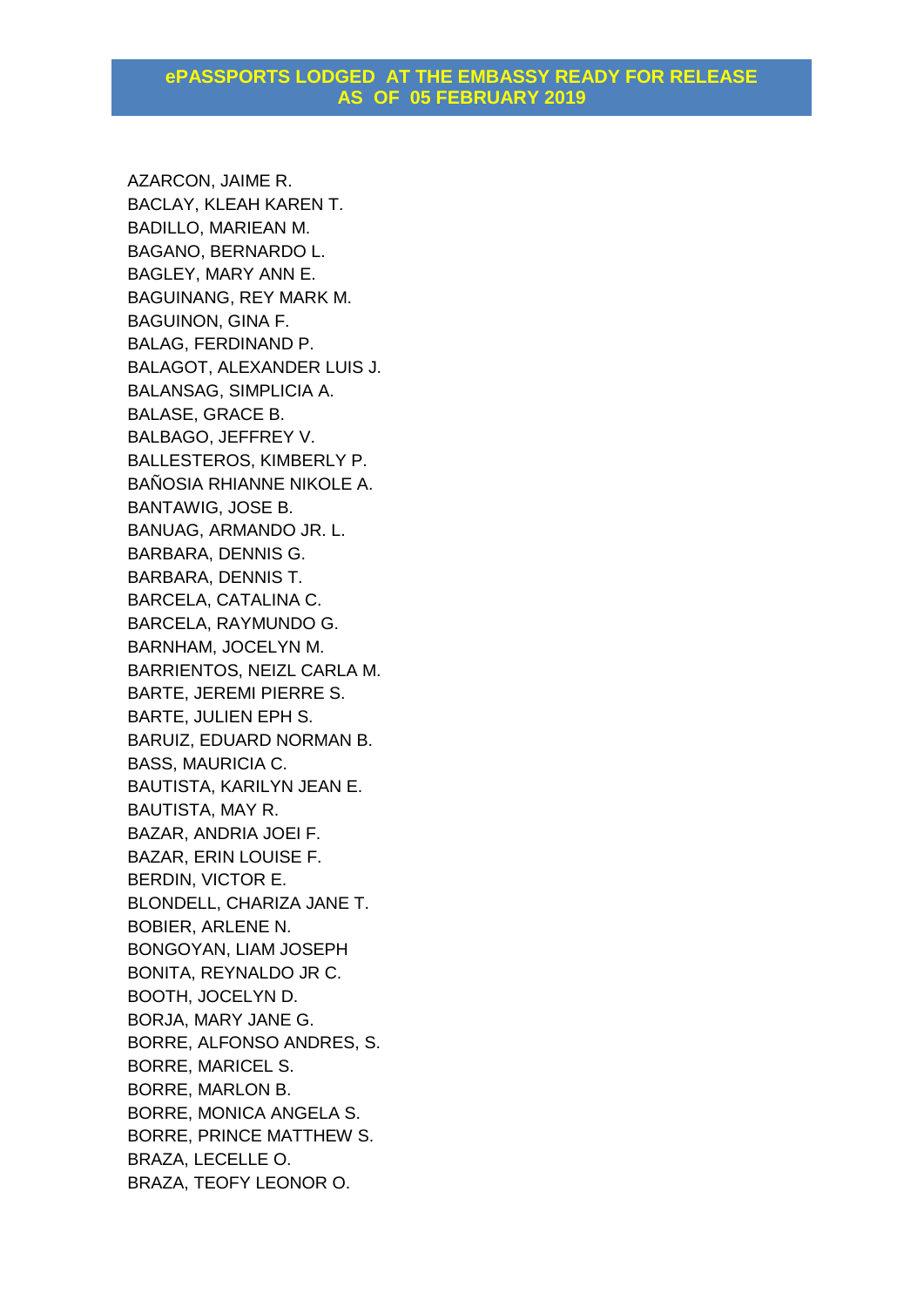BROWN, MARY ANN B. BRUNDIN, BENJAMEN AUGUSTO R. BUENAVENTURA, AILAH I. BUENAVENTURA, BEATRIZ C. BUENSUCESO, VERNOR JAMES P. BUNNY, WELDA V. BUROG, CARL VINCENT P. BUROG, KARLA DENISE P. BUROG, ROCHELLE ANN T. BURWELL, MILAGROS CARINA R. CABANGON, KATHLEEN JOY L. CABARLES, WILLARD C. CABURONG, RAMIL F. CANDELARA, FELIX L. CANDIA, ADRIAN R. CAPONE, CRISTY FE P. CARANDANG, CARLO JAY D. CARANDANG, MA. ESTELLA G. CARBONE, LOURDES Y. CARLOS, MOTLEY L. CARO, JEAN S. CARSON, MARIA CAROLYN L. CASEY, MARY MAY S. CASTILLO, MARIA CECILIA L. CASTRO, CLOTILDE B. CATANYAG, PRINCE ALEXAN A. CATCHAPERO, FRANCIS GABRIEL G. CATCHAPERO, FRANCIS HENRY P. CATCHAPERO, RYGEN VIKTOR S. CAYANGYANG, CARMINA E. CELI, MARIANNE M. CERVANTES, EMELITA C. CHAN, JACQUILINE E. CHAPMAN, ANICIA C. CHAPPNEER, NENA T. CHU, VINCENT PAOLO Q. CIPRIANO, ELIYAH VICTORIA F. CIPRIANO, EVANGELINE F. CLARK, MARIA CORAZON C. CLEMENTE, BERNARD G. CO, RACHELLE CHRISTINE COATES, JETT NATHANIEL M. COATES, MARYLOW M. COCHRAN, DIANE ASHLY D.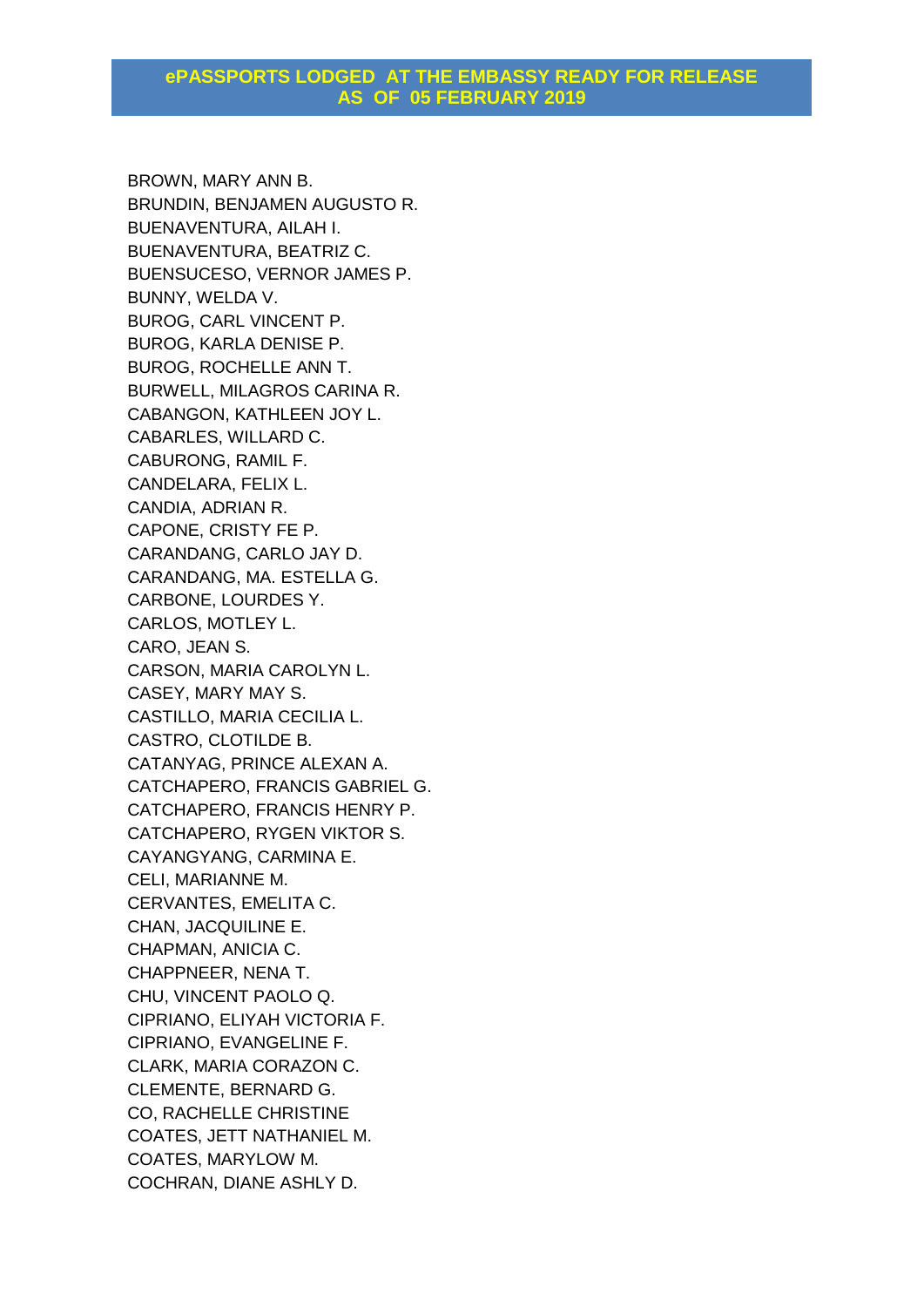CODERA, ARTHEMUS R. COLLINS, LIEZEL C. CONTANTE, BRANDON JEREMY B. COOMBES, RAZELLE A. CORCIEGA, ADRIANO C. CORRIGAN, RIMELLY A. CRICHTON, GAIL ANNE CHIARA Q. CUBANGBANG, ROWENA B. CUMPA, RICARDO JR B. CURLEY, GRETCHEN A. DAGAN, VICTORIA D. DAGCUTAN, HAZEL JOY K. DAGUIA, CATHERINE P. DARAQUIT, ROLANDO JR. A. DARMANIN, VIGIE M. DATU, HETZBER M. DAUSAN, JAIME G. DAVIDSON, CYNDY M. DAWE, SARAH FLORCITA M. DAYADO, LOLITA A. DAYANG, MARK BRYAN A. DE GUZMAN, ERWIN M. DE JESUS, MICHAEL ANTHONY M. DE LEON, LOIDA A. DE LEON, MEISSNER ZEKE DE VRIES, CATHERINE DL. DEANS, ARMIE C. DEL CASTILLO, CASANDRA S. DEL ROSARIO, MAY ANTONETTE DEL ROSARIO, RYAN C. DELA CRUZ, ANDREA MARIA C. DELA CRUZ, ATHENA S. DELA CRUZ, CARL NIÑO C. DELA CRUZ, DAVID MARTIN C. DELANTAR, CARYL R. DELOS SANTOS, LORELIE R. DESAGON, DREW SKYLER H. DIANSAY, MERLIN T. DIAZ, CZARINA LOU V. DICEN, CLARA T. DICHOSO, JOAQUIN LOLITO D. DIEZ, ALAIZA CLAIRE C. DIEZ, DITHER DENZEL C. DIJOS, SHENALY W.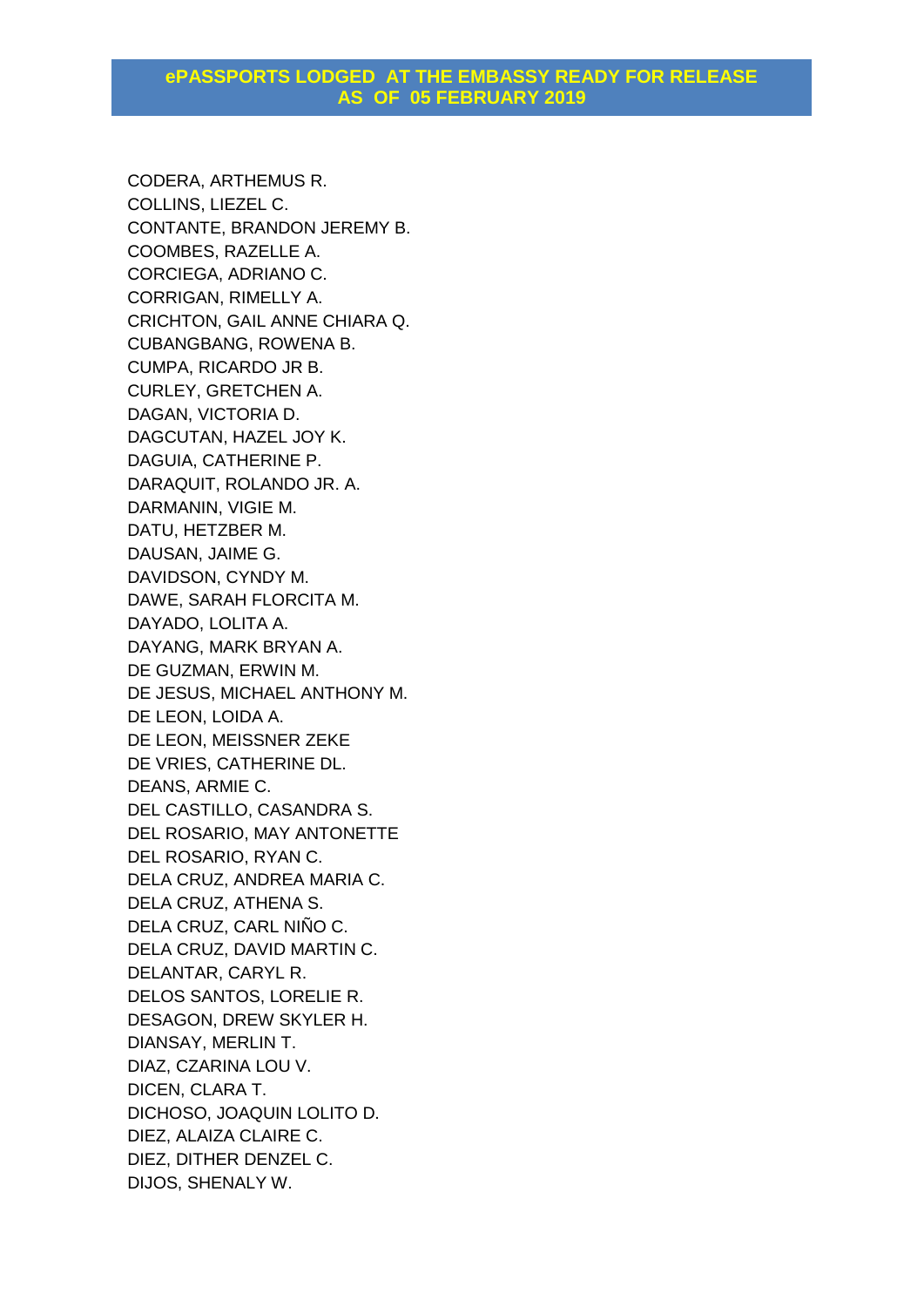DIMALANTA, EDWARD G. DINGWALL, JOCELYN Z. DIZA, BOBBY J. DIZON, BING BRYAN L. DIZON, VICTORIA H. DOLOR, JOEL ENRICO B. DONAIRE, TRIFUNO R. DUCAT, JOSEPH D. DUFFIELD, BEVERLY E. DULALIA, MARIVIC N. DUMARAN, MARICHU M. DUMO, JASON MARC L. EDSON, SHARON H. ELILLIO, JEREMY ANTHONY ELLAGA, ERWIN M. ELLAGA, MARY ANNE D. ELQUIERO, MARIA TERESITA F. ELVEÑA, BENEDICTO P. EMANO, RAMON JR L. EMETLIS, SHARON M. EMMS, JONALYN M. ENCARNACION, ALEXANDRA NICOLE P. ENCARNACION, MICHEL P. ENDAYA, BERWINI B. ENGAY RUBY D. ENGAY, JAMES KIETH D. ENGAY, LORRAINE KAYE D. ENRIQUEZ, LENIE B. ENRIQUEZ, MARIA CRISTINA F. ERANDIO, ROLISA O. ESDRELON, JOYCE Z. ESPIRITU, THERESA A. ESQUIVEL, JEFFREY S. ESQUIVEL, MARIBEL B. ESTEBAN, NIÑA P. ESTEVES, MONAH Q. ESTOMATA, RUSSELL C. EWING, RENNA MARIE D. FADERA, ROSEMARIE C. FAJARDO, ALLAN B. FARAON, BRYAN V. FELICIANO, SHERRY ANN P. FENTIMAN, EMIL DARYLL P. FENTIMAN, GLORIA P.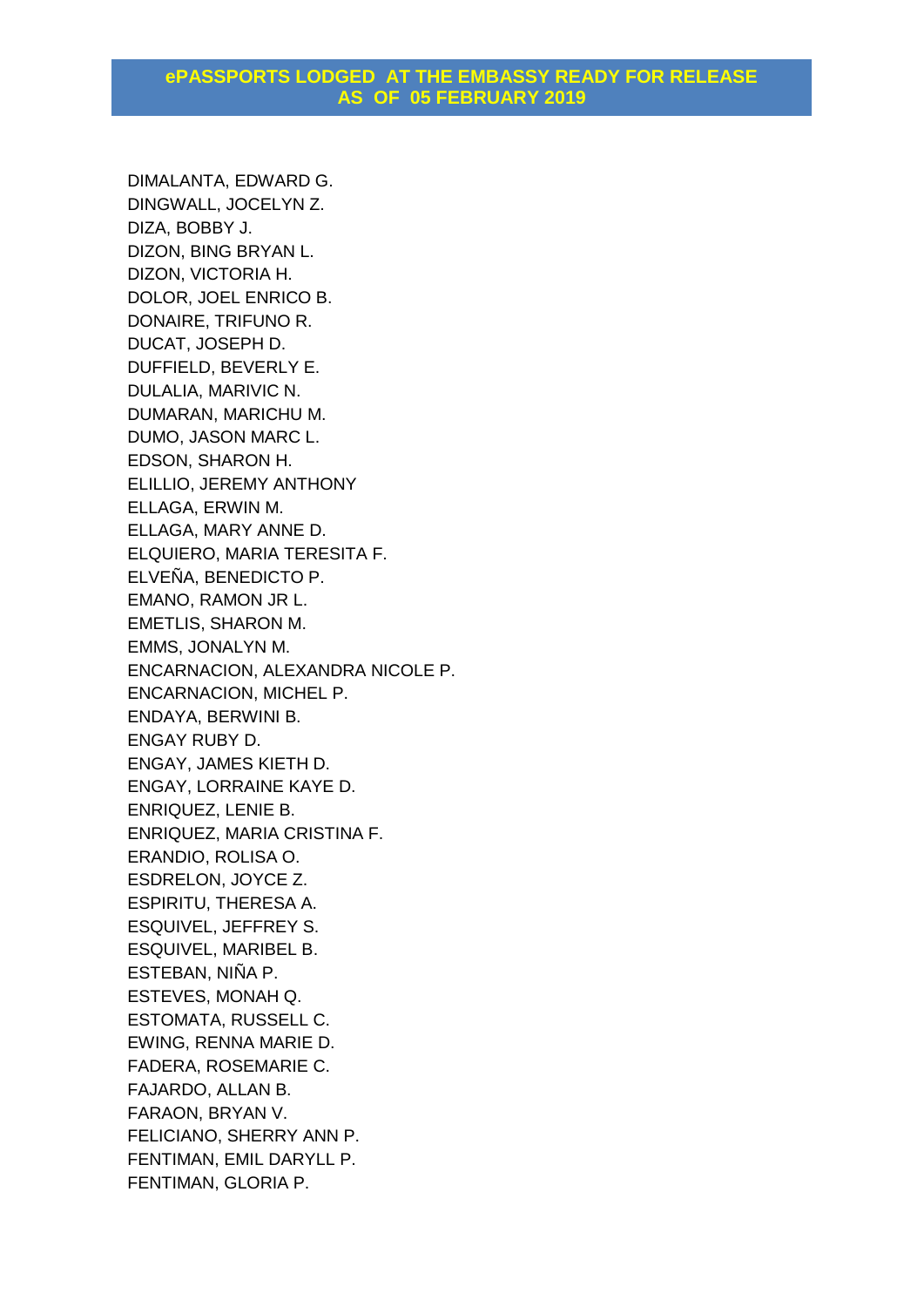FENTIMAN, SHAKIRA P. FERNANDEZ, RAFAEL SEBASTIAN R. FISHER, CHERRY C. FORBES, MARIVILLE C. FRANCELIZO, DAISY C. FRANCELIZO, JACQUELINE C. FRANCISCO, ANGELIE KRISTINE G. FRANCISCO, JAYMELINE ASHLEY G. FRANCISCO, JOMAR E. FRANCISCO, JONA E. GACILOS, MICHAEL GALANG, JOANNA KATRINA M. GALAO, EDWARD GLEN N. GALEZA, JHOANNE LOU S. GALILA, ROLAND V. GALLO, ALVIN B. GAMARA, MARIA CAISSA B. GAMAYON, REYNAN M. GAMPONIA JOTHAM ELDRED T. GAMPONIA, IRMA GRACIELLE T. GAMPONIA, JEMIMAH ELISHA T. GAMPONIA, JETHRO T. GAMPONIA, REOPHI EMMANUEL T. GAMPONIA, REOPHI Y. GAPUSAN, JORDAN G. GARBIEL, JAY VINCENT M GARCIA, BENJAMIN N. GARCIA, ROBERTO JR N. GARLICK, JEANETTE L. GARTH, PRINCESS NATALIE L. GELERA, JULIA ANNE M. GEMINA, RAYMUNDO JR. GERARDO, CHARLOTTE G. GERONIMO, KEARA JOY E. GHOBASHY, YARA WALEED L. GIMENO, EDWARD VINCENT L. GLOECKL, KALINA J. GO, LORRAINE W. GONZAGA, ANGEL ZACHARY A. GONZALES, EMALYN C. GONZALES, MARY ANN L. GONZALES, RICHARD C. GONZALES, ROBERTO JR G. GONZALES, VICTORIA M.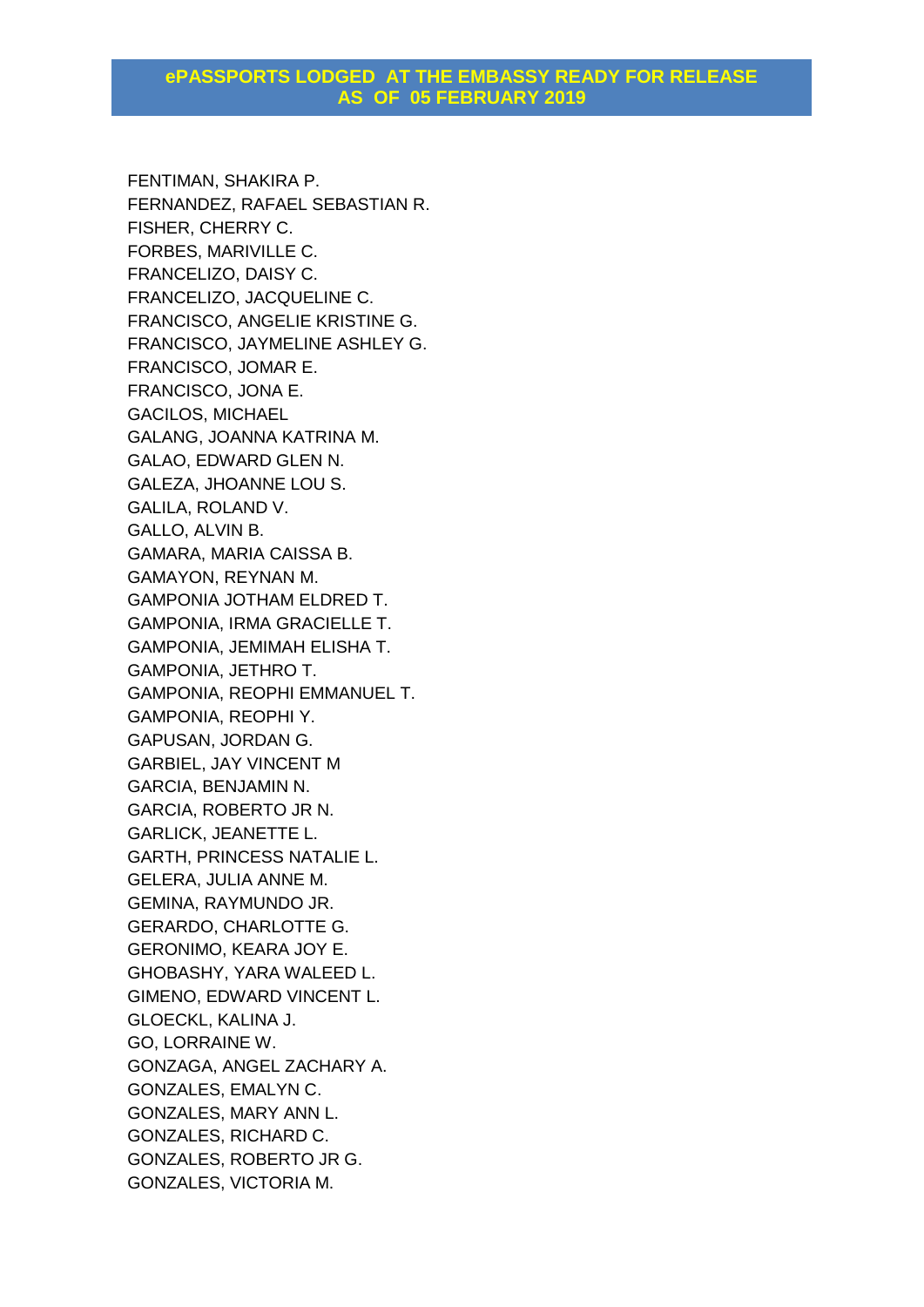GONZALES, WHAYNE MARAGARETH L. GONZALES, WILSON M. GRAFEN, ERNITA FLAVIA C. GRAHAM, RHEA C. GRECH, CAROL L. GUBATON, YVETTE R. GUERRA, DESIREE G. GUILLERMO, JESSIE D. GURNETT, LOURDELIZA H. HALILI, CUALA MAGEL L. HALLIG, GERARD C. HALLIG, HANNA DENISSE C HALLIG, SEAN ANDREI C. HALLIG, SHARON C. HANISCH MARIA JENNIFER A. HARRISON, ANNA MAE M. HAYES, SHEMAIAH C. HAYNES, JOCELYN Q. HEQUILAN, MARGIE D. HEQUILAN, ZEUS HERNANDEZ, BRETHEN KERC HERNANDEZ, JOHN ONEIL M. HERRERA, JOEL Q. HODGES, RHIANNA MAY C. HUGO, GRISELDA G. HUGO, HONORIO R. HULGUIN, RICHARD M. HULM, DAISY B. IBAYAN, ARIEL S. IGNACIO, JUMIL A. ISIP, RICARDO P. JALOP, TETCHIE G. JAMIESON, CARYL MAE J. JAMINAL, CORAZON M. JANEA, CESAR T. JARVIE, GINA A. JASMA, AMIDA DIWATA M. JAVIER, ANGELITA M. JAVIER, NOELLE CRISTA H. JESTINGOR, PATRICIA LOREN S. JUGAN, MYRA FLOR M. JULIAN, NEIL PATRICK B. JUMAMIL, ALINE J. JUSTIANO, BIANCA ANGELICA C.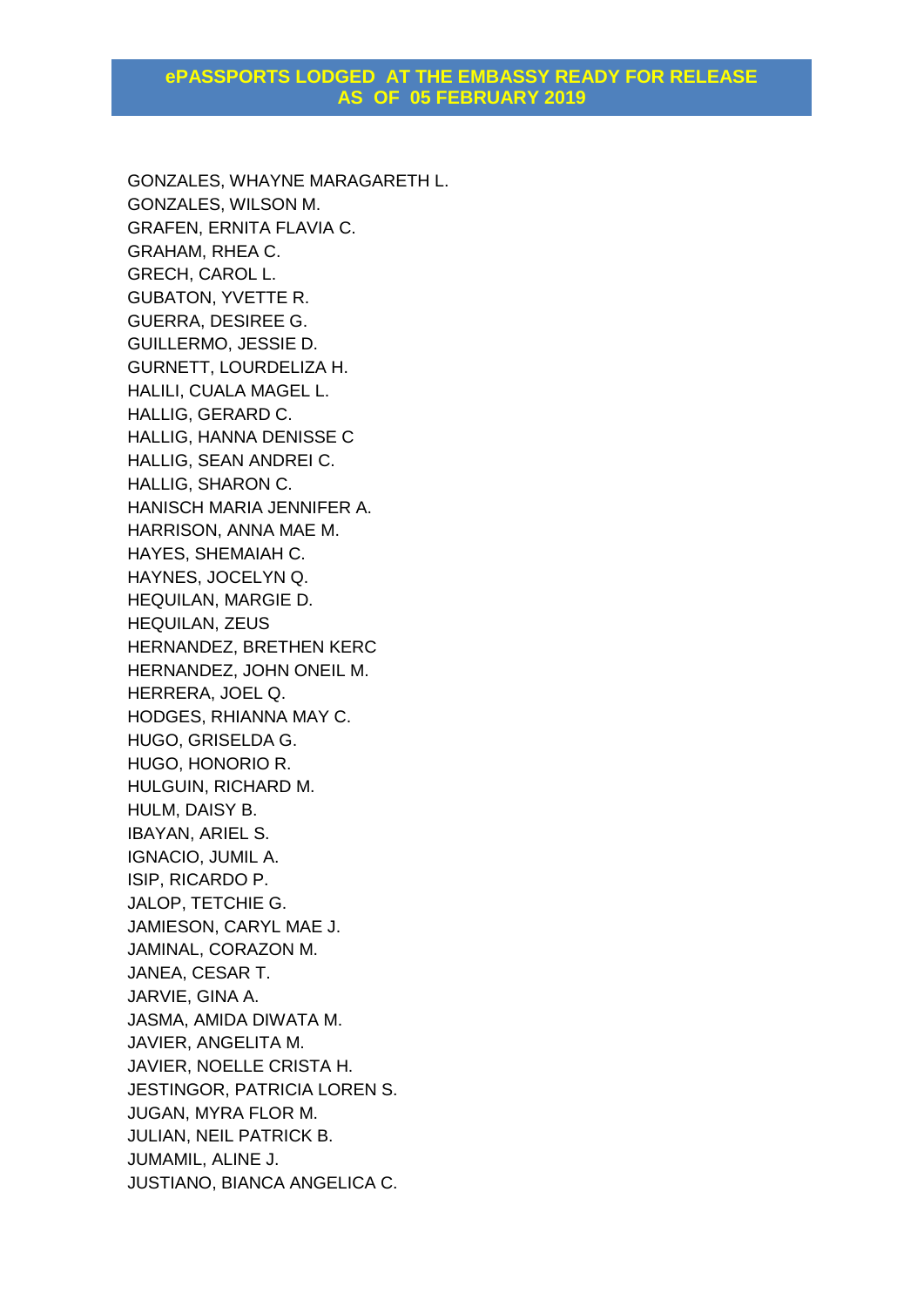KARYDIS, STEPHANIE B. KENNEDY, GIRLY S. KHANAL, NIKKI VALZI D. KRAJENKA, ARLENE A. LA-AB, MICHAEL L. LAMBERT, MARY GRACE T. LANDICHO, AIREEN L. LAÑOJAN, CATHERINE MAE L. LANSANGAN, MARIE CECILLE D. LAO, LILLIAN F. LAQUIDANUMN, LIBERTY M. LASCANO, MARGIE C. LASCUÑA, SUZETTE T. LAWSON, NERLITA H. LEAÑO, RAUDINNI G. LEE, MARIA VILMA T. LEUDAR, HELEN MAY M. LEWIS, JOHANNA C. LEWIS, LEANNE M. LICTAOA, ERDONIO III D. LIGASON, TONYJOSH E. LIM, RAE JOHANN S. LIWASAN, LOURDES B. LIZARDO, KIM DUSTIN S. LLMOSA, BERNARDO JUNIOR V. LO-AY, JOSE GAIUS F. LUCANDO, JAIRUSFAITH P. LUCKE, KEISHA ELEANOR O. LUCKE, WHAYLEN WILLIAM O. MACARAMBON, IVAN FAISAL M. MACEDA, LEONILA F. MADEJA, JHONN CEDRICK A. MAGALONG, JUSTINE A. MAGALSO, CINDY JANE S. MAGBANUA, FE D. MAGLINTE, JOYCE B. MAGSINO, RONIEL M. MAKILING, KYLA JEAN MALAHAY, ZEUS ADRIAN BRANDO P. MALUNAS, BUSHANNE RIO R. MALUNAS, MARIZ RIO R. MALUNAS, SHELOMITH RIO R. MANAOAT, CHERRY D. MANGAHAS, BIENVENIDO JR A.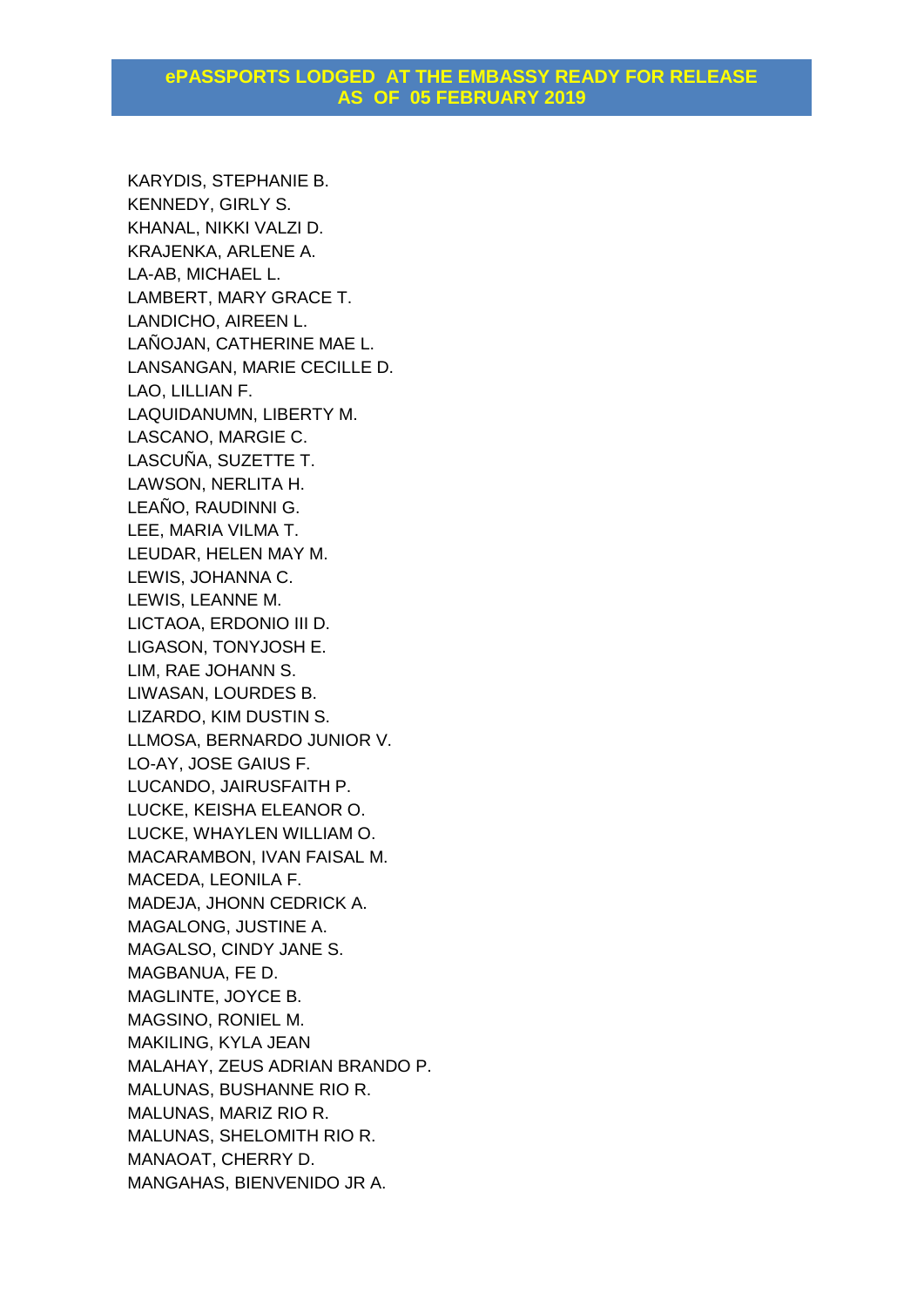MANGAHAS, MARCELITA C. MANOTA, CARMI JOY R. MANTABOTEM CHONA U. MARCOS, ELMA F. MARCOS, MARLON F. MARQUEZ, JEHAILAH L. MARQUEZ, EUNICE M. MARQUEZ, RONALD R. MARTINEZ, CHRISTOPHER ALBERT B. MASCARDO, JUAN CARLOS M. MATHESON, JACQUELYN P. MATIAS, ERICSON P. MATIAS, EUNIKAELA COLEEN C. MATTHEW, DANIEL B. MAYER, RAINELDA Y. MEJIA, MARIA VICTORIA M. MEJIA, MARIE VICTORIA C. MEMBRERE, DAN CARLVIN S. MENDOZA, JONA JOY T. MENDOZA, VERNELIE IHNA F. MERCADO, PAULINE F. METILLO, ROSITA L. MEURA, JO-AN C. MILLARE, TOBI M. MINA, GERRY P. MIRANDA, MAYUMI E. MIRANDA, NORMAN M. MIRAVITE, JOHN VON F. MOMO, ANNIE A. MONDIA, RONALD LEE B. MONTAGNER, PROCERPINA F. MORA, JAYSON A. MORANTTE, MAILA CARL M. MORES, GERALDINE B. MORTIMER, CHERYL P. MURILLO, ACHILLES MYLES E. MURILLO, ANGELLE E. MURILLO, MYLES KAYE M. MURILLO, RONALYN E. NADUGO, ANGELA MAE I. NAGUIT, DIANA CHRIS S. NAGUNA, LOUIE GEORGE V. NAIDU, GRACITA AFRICA O. NAJITO, JHERWIN R.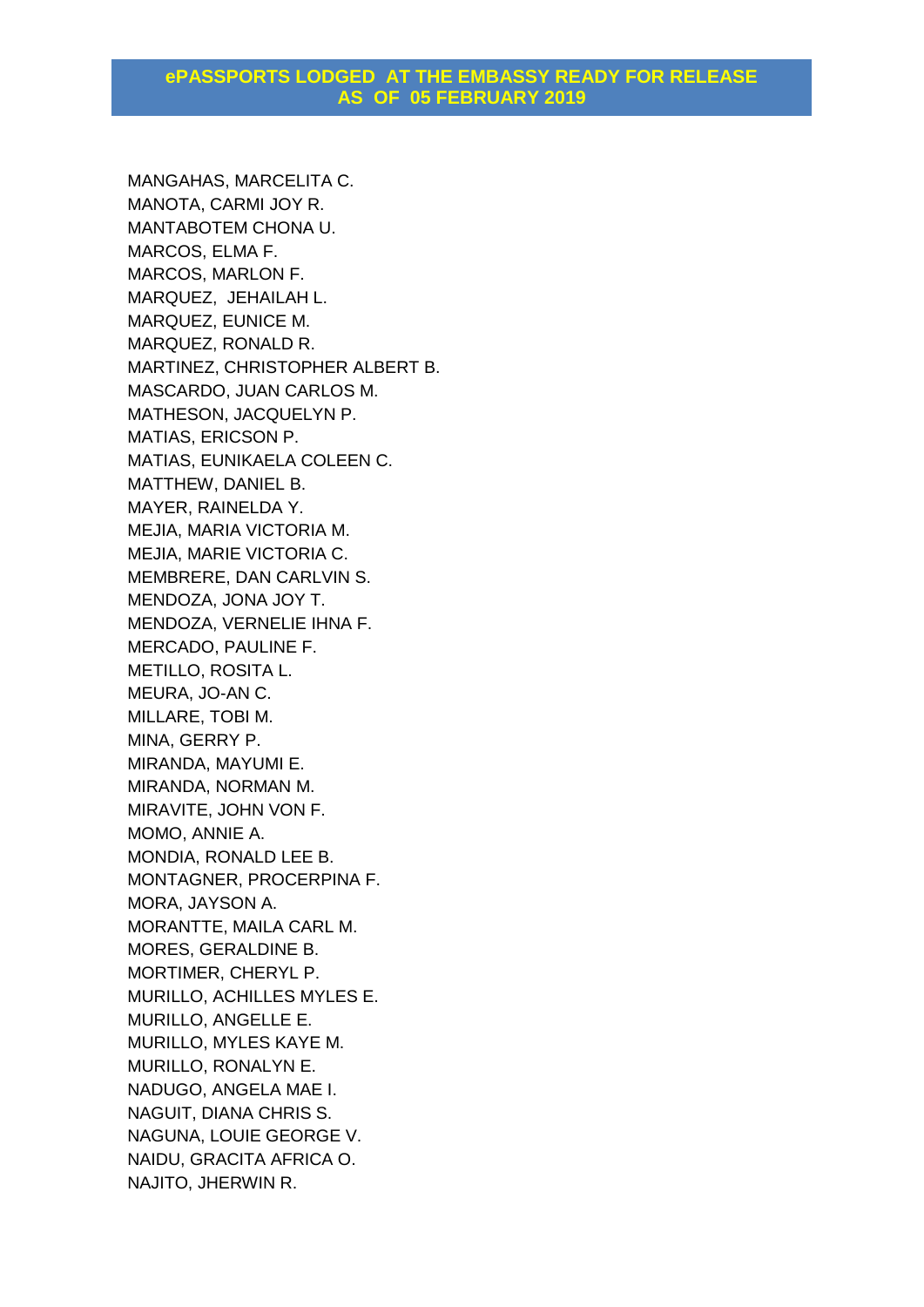NAYON, CAMILA NADINE T. NAYON, MARIA LOURDES T. NAYON, TAMERA ZOE T. NEMENIO, ANA MARIE M. NISPEROS, ABOU BEN JOHN L. NISPEROS, JOSEPHINE G. NOGUERA, YOLANDA DG. NOVAL, ARLENE A. NUÑEZ, NATHANIEL M. OBAÑANA, ISAIAH B. OBILLE, ISAGANI Y. OBILLE, JUDITH D. OBRERO, RYAN ANTHONY M. OFIANA, LEAH O. OGUIS, MARIA CECILIA S. OLARTE, MARK E. OPLAS, JOSE JR. B. OPLAS, VINCE JOSEPH L. ORONGAN, JESSE C. OYANGOREN, ERNEST JOHN L. PAALAN, ANNALIZA F. PAAT, CELINE MARTHENA E. PAAT, CHRISTOPHER S. PABINGUIT, KYLE C. PABINGUIT, LEAH C. PABINGUIT, LUKE C. PAIMALAN, LOUIE BRYAN G. PAITAN, ANAQUERRA I. PAJARITO, CHIE ALEXY M. PANGILINAN, RONELO C. PAO, CATHERINE O. PAPASIDERO, MERYLIN G. PAPINA, JELYN T. PAREDES, ZENAIDA F. PARK, CHLOE JIN ELIANA N. PARK, TATHIANNA M. PATEN, RENA A. PATES, PRINCE WILFREDO P. PATNUBAY, JESSIE C. PAWID, GRACE FAITH B. PEDRAJA, KARLYLE D. PEDROGOSA, DEBIEBON D. PEPITO, JENNY G. PEREZ, ANGELA ICAH T.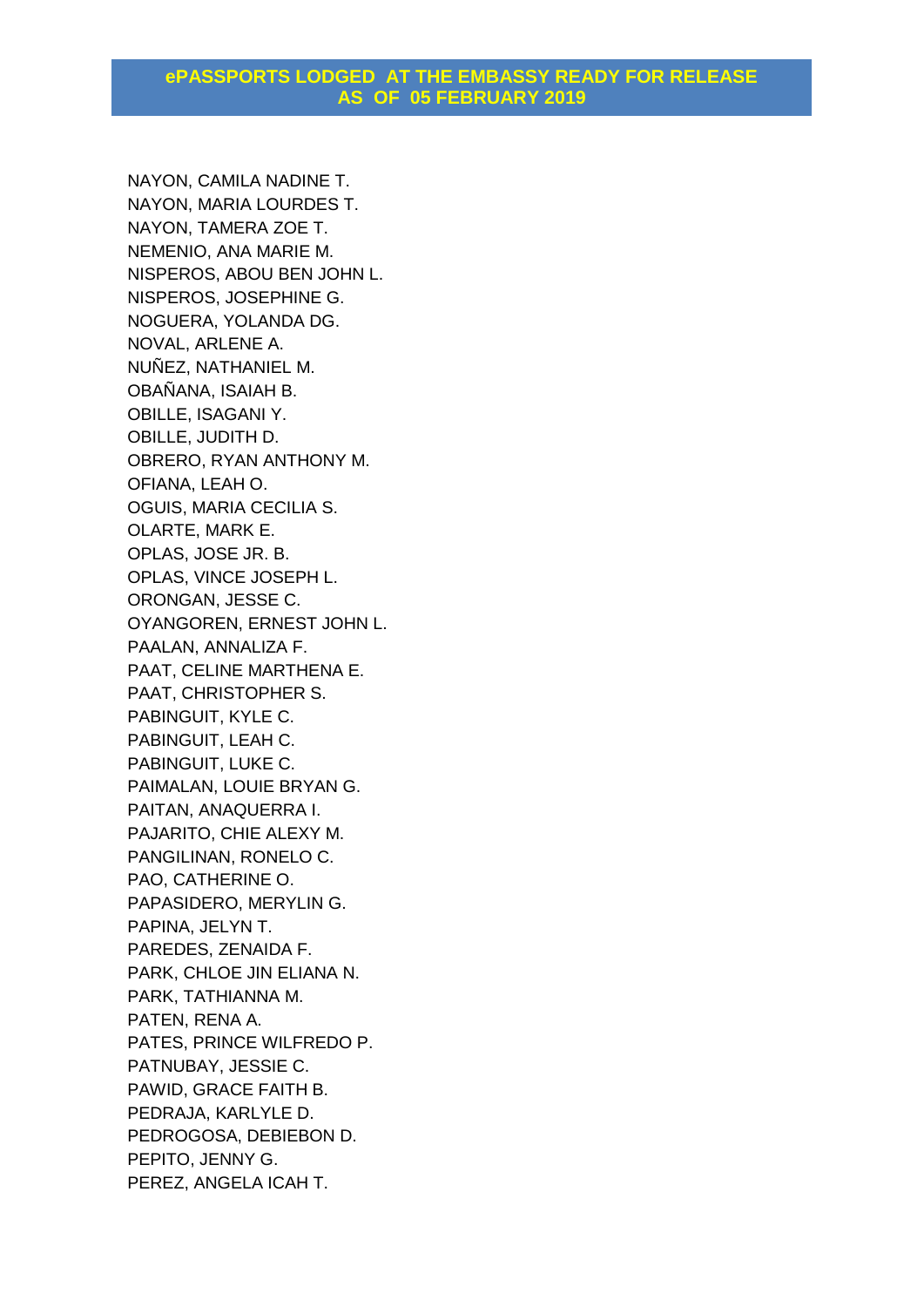PEREZ, CHRISTIA RAMIAH T. PEREZ, JANELLE LAUREN D. PEREZ, LYRA JULIANNA D. PEREZ, MARY RONETH T. PERRY, MARIA BONITA M. PERU, MARK PATRICK A. PINUGU, TJ JEROME M. PIPO, JOHN MARK T. PIPO, ZACH KEON A. PIRA, JENNIFER A. PROFUGO, ELIZA L. PUA, ELENETTE PAULA V. PUNDANG, MARVIN E. PUNZALAN, NAOMI AUDREY D. RADANA, RHESLYN S. RAFUL, EDMUND F. RAGANDANG, ANN ANNABELLE R. RAMIREZ, ANGELICA A. RAMIREZ, ROSEMARIE F. RAMOS, CORTEZZAH D. RAMOS, MELISSA C. RAMOS, NOEMI A. RAMOS, RAMONCITO M. RAYRAY, CZARINAH R. RAZ, MADEL G. RAZONABLE, THEA CZARINA B. REALUYO, PAMELA BIANCA G. RECENTES, ROSE M. RECIO, STEVEN L. RECIO, TANYA M. REFULIO, CHRIST MAY B. RENDIZA, BENGIE L. REYES, JOY D. ROARK-PEREZ, ANN BARBARA G. ROBSON, JESSAMINE A. RODRIGUEZ, EMMANUEL J. RUIZ, JENNIEVE V. SABUYA, MARICHU A. SABUYA, MELCHOR D. SABUYA, MYAH ESTHER A. SABUYA, MYER ETHAN A. SAGUBO, ALLAN R. SALVO, MELBOURNE A. SALVO, SARA A.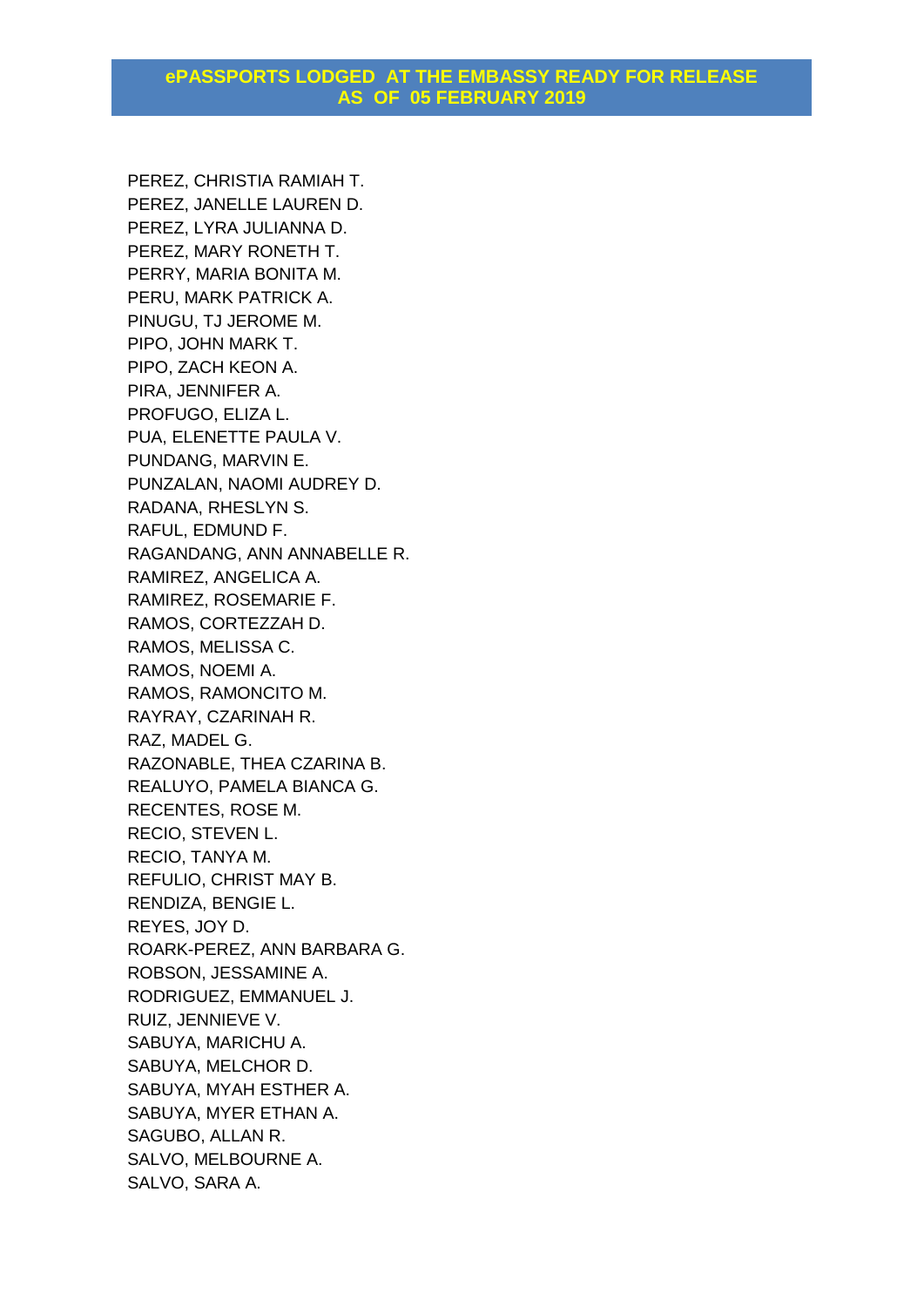SAM, EDISON P. SANARIZ, JERMAINE RYKEN V. SANCHEZ, ERVIN D. SANDOVAL, JAYJAY G. SANIANO, MARILYN N. SANTOS, ALMER M. SAO-ANG, JORDAN C. SAPIN, LIEZEL B. SAPITULA, GABRIEL ANNIKA C. SARIP, AISAH GRACE L. SARTE, EFRAIM LOUIE E. SASUMAN, LIEZL T. SAVIS, LESLIE P. SEBIAL, BONNA ANGELICA G. SEDANTES, LEA S. SEGUBAN, JILLIAN SERRA, JERIEL S. SESTOSO, ARIANNE TINA A. SISON, MELISSA A. SKINNER, LORIZA A. SOCORIN, FRANCE B. SOCORIN, SPAIN B. SOCORNA, HENRY A. SOCORNO, ROMELA B. SOMUSA, , ROSALYN L. SORIANO, JOSE ANTHONY D. STEWART, GEMMA J. SUICO, FRANCIS EARL M. SUICO, MA. ELINEIL A. TAGUINOD, MARGARITO JR T. TAN, PATRICK JOSHUA A. TAN, PAULA BIANCA A. TANATO, JULIET M. TANQUIENG, MICHELLE ANNE S. TAYLOR, MARIA JOVELYN C. TENORIO, FAITH R. TERBIO, EPIFANIO EMILIO B. TESORO, ROSS LAURENT D. THAPA, ALEX C. TIERNEY, GEMMA A. TOLENTINO, ANNA MARIA S. TOLENTINO, CARLOS JAIME C. TOLENTINO, MA. KATRINA PAULA G. TOLENTINO, MARK JENRY A.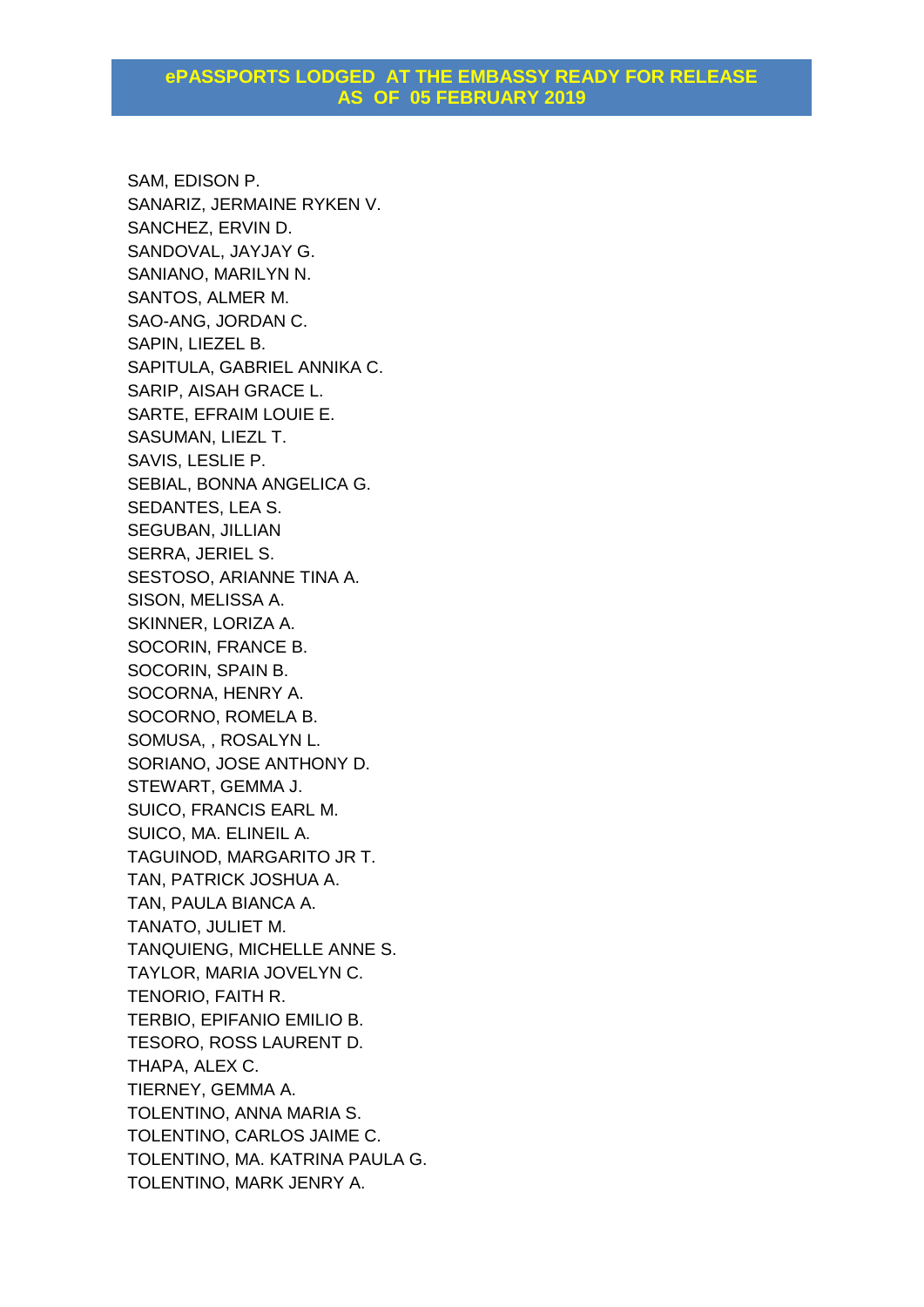TORNO, NEREN N. TORREGOSA, JANICA ROSE O. TORREJAS, FLORANGELE B. TORREJAS, JENNY BOY M. TORRES, SHARA MARIE C. TORTOZA, GIANNE PAUL TORTOZA, MIKKO PAOLO E. TULEK, INTAN C. TULOD, ALVIN C. TYNAN, FELOMINA N. ULANGCA, DHEZEEREIGH B. UMALI, ABIGAIL R. UMALI, RAPHAEL MEGAIL R. VAFLOR, ELIZAR JR. L. VALDEHUEZA, CHRISTINE S. VALDELLON, FRANCIS D. VALENCIANO, RECHEL G. VALMONTE, MARIA AALEYAH A. VALMORIA, LEONIDES JR B. VEGA, STEPHANIE LORRAINE E. VELOSO, LLOYD G. VERGARA, JOSEPH RICHARD S. VICTORINO, EDITH M. VICTORINO, JEFFREY M. VIILANUEVA, EDGARDO I VILLAHERMOSA, KENTH EMERSON M. VILLALUNA, NORMA D. VILLEGAS, AINIE BELLE R. VILLEGAS, DENNIS P. VINCO, INA HIRAYA G. VINCO, JOHN PAUL B. VINCO, MARLENINA G. WALIT, DIANA ROSE E. WALLACE, GENARA L. WERTS, LENIE A. WHIPP, JENNELYN S. WHITELEY, ANNA MARIE Y. WILLIAMS, CHIRRY A. WINES, NICOLE V. WOMERSLEY, TERESITA V. YABA, ENJYLMAR D. YABA, MERLYN D. YABA, SHANNEN VENESSE D. YANSON, DAX A.